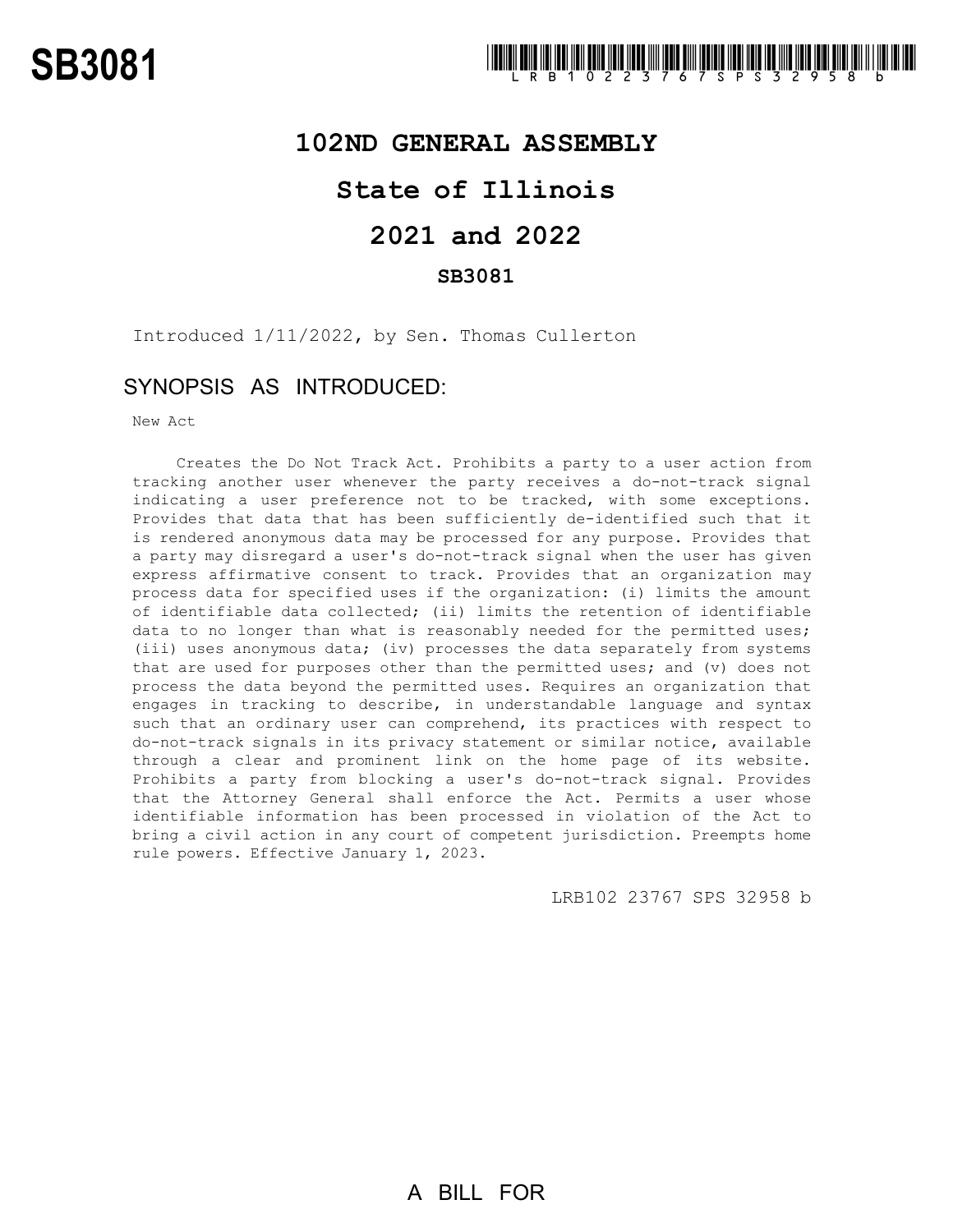1

AN ACT concerning business.

#### **Be it enacted by the People of the State of Illinois, represented in the General Assembly:** 2 3

Section 1. Short title. This Act may be cited as the Do Not Track Act. 4 5

Section 5. Definitions. As used in this Act: 6

"Anonymous data" means data which does not relate to an identified or identifiable user. Identifiable data may be rendered anonymous data if it has become de-identified to an extent that no user can be singled out or identified, either directly or indirectly, by that data alone or in combination with other data. To determine whether a user can be identified from the data, account should be taken of all means reasonably likely to be used by any party to identify the user. Data that has been re-identified, is shown to be capable of re-identification, or that is capable of being used for personalization or profiling a user or a device used by a user is not anonymous data. 7 8 9 10 11 12 13 14 15 16 17 18

"Collect" means to receive identifiable data in a network interaction and to retain that data after the network interaction is complete. 19 20 21

"Commission" means the Federal Trade Commission. "Context" means a website or similar online resource, or a 22 23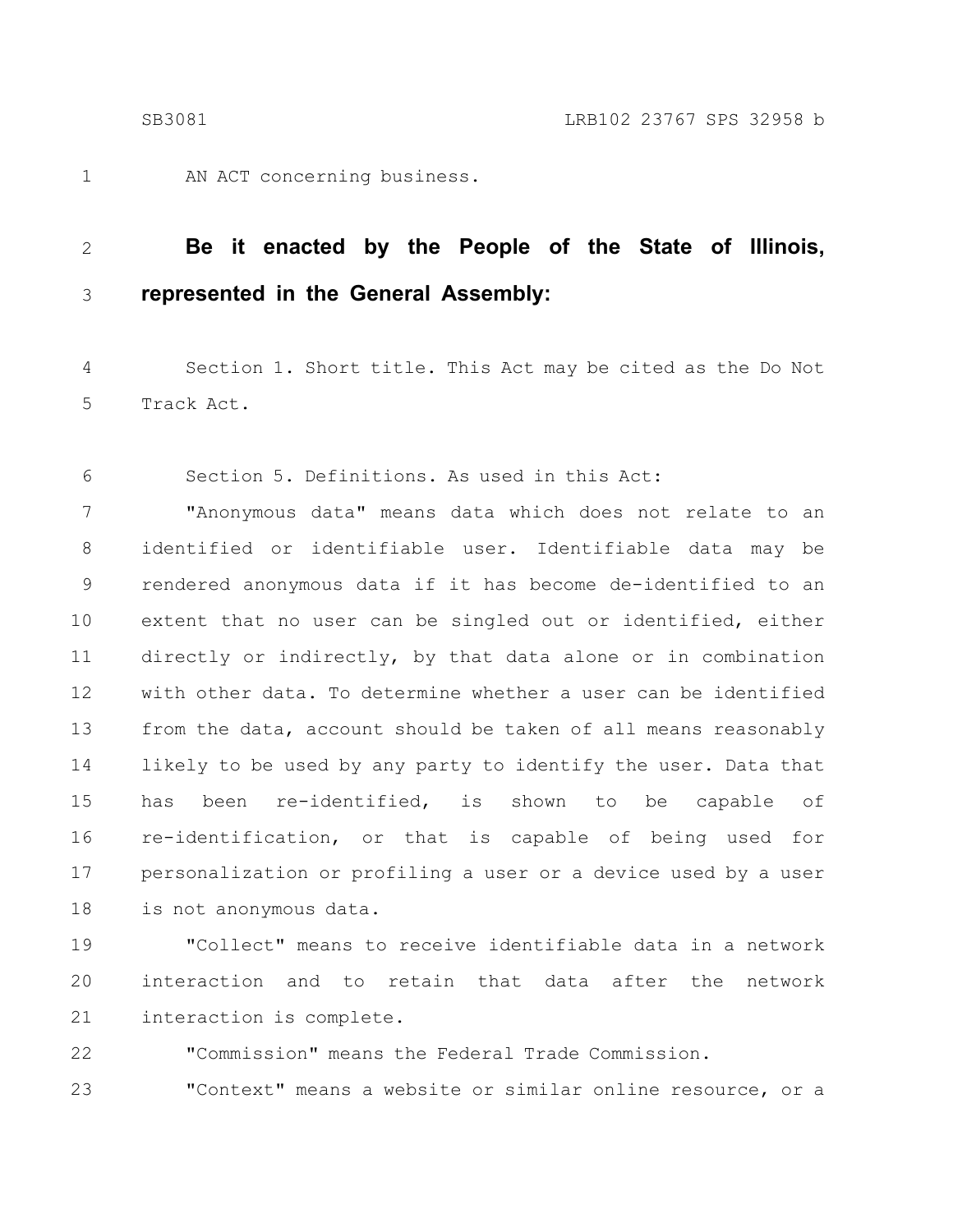connected set of such resources. A connected set of resources that are controlled by the same party or jointly controlled by a set of parties can constitute a single context if a user would reasonably expect them to form a single context. Factors relevant to determining whether such a reasonable expectation exists include, but are not limited to, whether they share prominent branding, provide connected and integrated user-facing features, are offered under the same domain name or through a single app, use the same sign-in credentials, and are marketed or sold as a single product or service. 1 2 3 4 5 6 7 8 9 10

"De-identify" means to alter data such that the likelihood of identifying a user from the data is reduced. De-identification includes a range of techniques and differing levels or re-identification risk. Data that is fully de-identified such that it becomes anonymous data is no longer identifiable data. Data that is de-identified to a lesser extent remains identifiable data. 11 12 13 14 15 16 17

"Do-not-track signal" means a signal sent by a web browser or similar user agent that conveys a user's choice regarding online tracking, reflects a deliberate choice by the user, and otherwise complies with the latest Tracking Preference Expression (DNT) specifications published by the World Wide Web Consortium. 18 19 20 21 22 23

"First party" means, with respect to a given user action, a party with which the user intends to interact, via one or more network interactions, as a result of that action. 24 25 26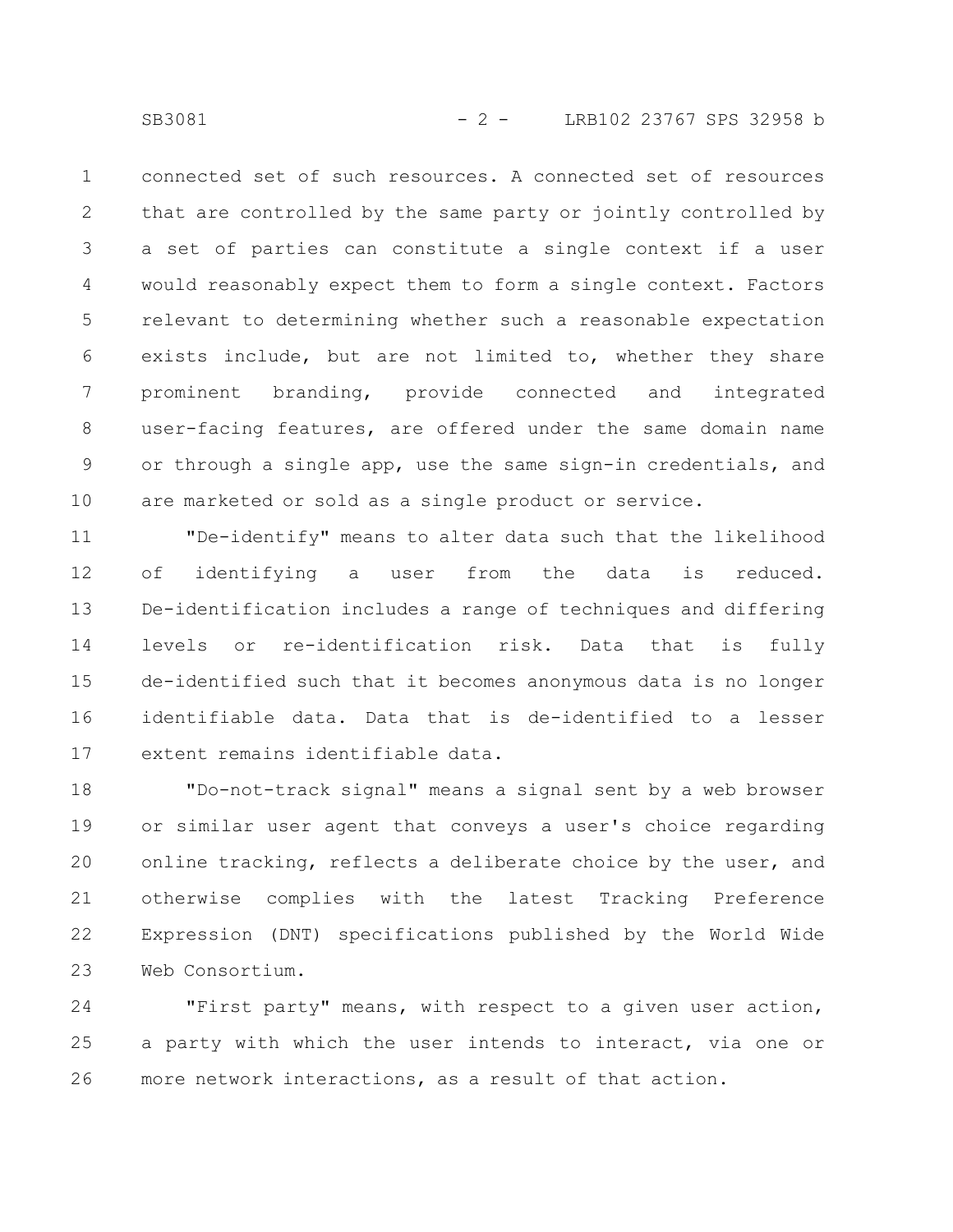- (1) Typically, when a user visits a website, the first party is the organization identified in the website URL or whose branding is most prominent on the website. 1 2 3
- (2) More than one party can be a first party with regard to a given user action. 4 5

(3) The mere presence of a first party's website of embedded content from another party does not make that other party a first party, and merely hovering over, muting, pausing, or closing a given piece of content does not constitute a user's intent to interact with a party. When a user visits an organization's website that displays advertisements from a third-party ad network, the organization is a first party and the ad network is a third party. When a user signs into an organization's website using a sign-in method provided by another party, the organization is a first party and the sign-in provider is a third party with respect to user actions in that website. 6 7 8 9 10 11 12 13 14 15 16 17 18

"Identifiable data" means data from which the user can be singled out or identified, directly or indirectly, by that data alone or in combination with other data. Identifiable data includes, but is not limited to, a user's contact information, such as email addresses and phone numbers, unique persistent identifiers, such as IP addresses, cross-session cookie IDs, and device identifiers including derived through device fingerprinting and probabilistic techniques), and any 19 20 21 22 23 24 25 26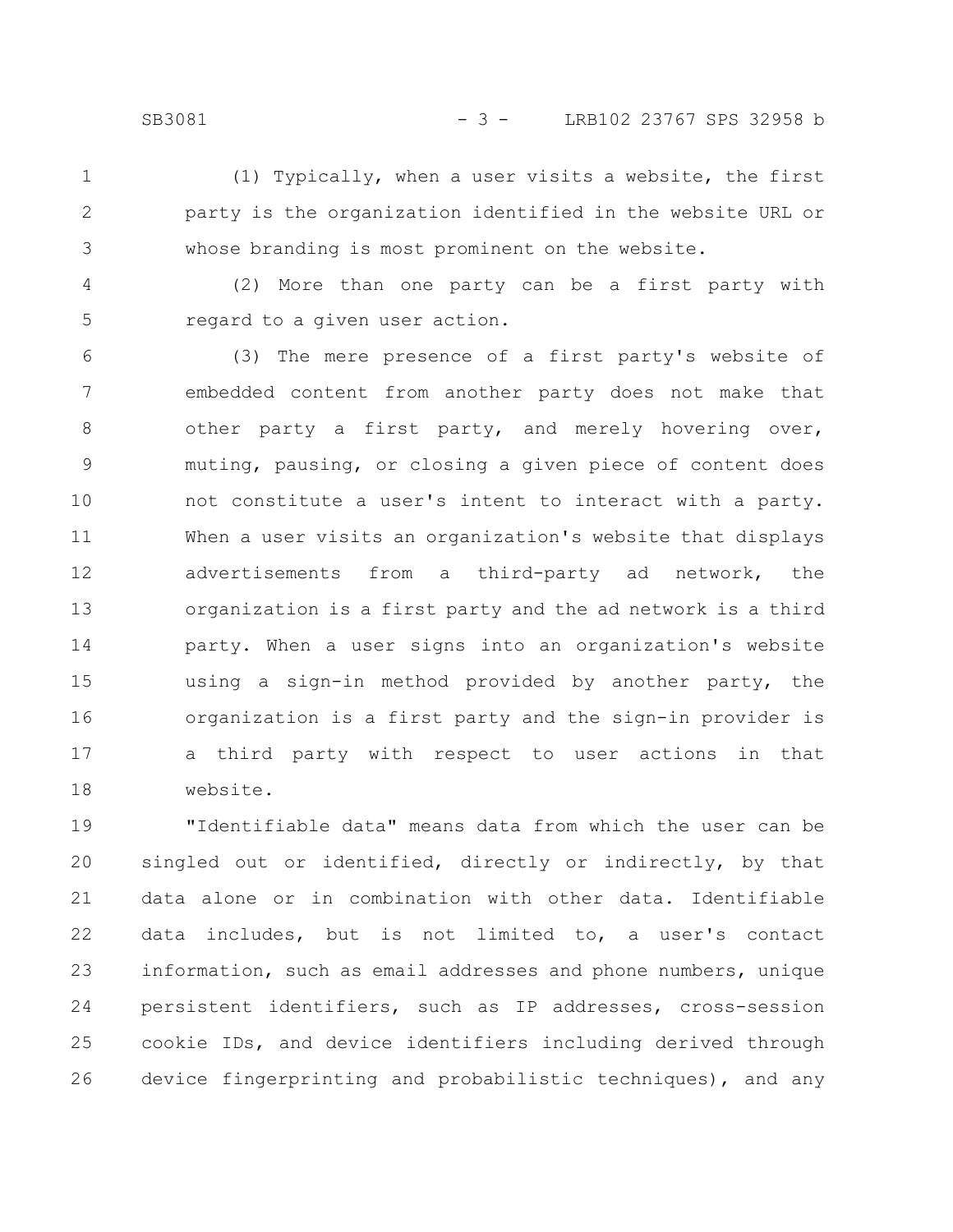other data associated with such identifiers. Identifiable data does not include anonymous data. 1 2

"Network interaction" means an online connection consisting of an HTTP or HTTPS request and as many corresponding responses as are necessary to respond to a single user action. A user interaction or session with a website or other resource frequently consists of many network interactions. 3 4 5 6 7 8

"Organization" means a legal entity. Such term does not include government agencies or users. 9 10

"Party" means a user, an organization, or a group of legal entities that share common ownership and control, operate as an integrated enterprise, and have a group identity that is easily discoverable by a user. Common branding or publishing a list of affiliates that is readily available online via a prominent link from a resource where a party describes its Tracking Preference Expression (DNT) practices are deemed easily discoverable. With respect to a user action, a party is either a first party or a third party, but not both. 11 12 13 14 15 16 17 18 19

"Personalize" means to use identifiable data to alter the experience of a user, including, but not limited to, the content or advertising displayed to the user. 20 21 22

"Process" means to collect, use, or share data. 23

"Resource" means a single online destination or experience, such as a website, streaming service, online game, digital assistant, or other online service, accessed by a user 24 25 26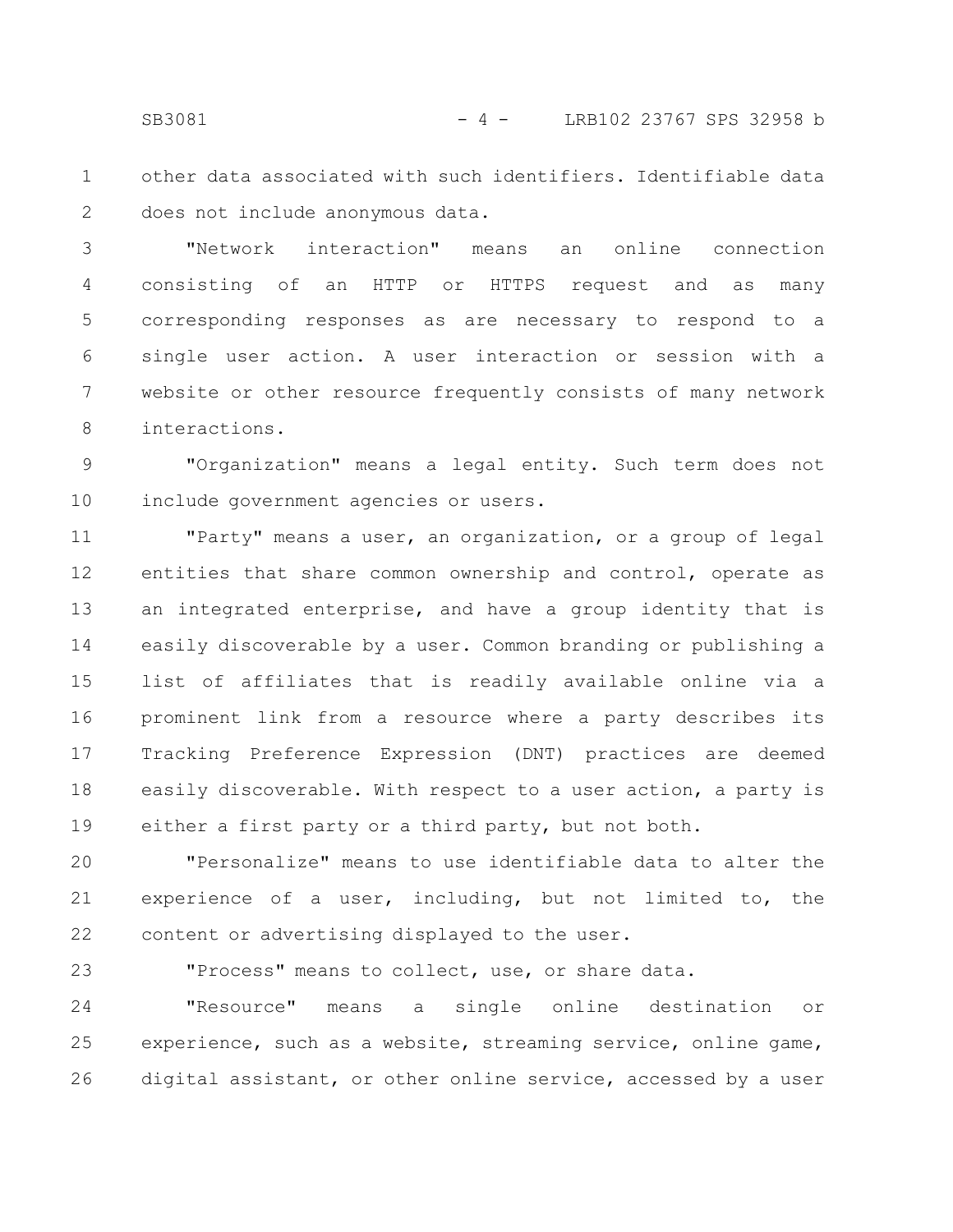SB3081 - 5 - LRB102 23767 SPS 32958 b

through the use of a user agent. 1

"Service provider" means an organization that processes identifiable data on behalf of another organization. A service provider has no right to use any identifiable data for its own purposes. 2 3 4 5

"Share" means, with respect to collected data, to transfer or provide a copy of such data to any third party. 6 7

"Third party" means, for any user action, any party other than the user, a first party to that user action, or a service provider action on behalf of either the user or a first party. 8 9 10

"Tracking" or "track" means to (i) collect data regarding a user action of a particular user, (ii) process such data outside the context in which the user action occurred, (iii) facilitate the creation of a user profile, or (iv) personalize that user's online experience. For the purposes of this definition, processing data related to a device used by a user or the user's household shall be considered processing data related to the user. 11 12 13 14 15 16 17 18

"User" means a natural person residing in this State who uses the Internet. 19 20

"User action" means a deliberate online action by the user, via configuration, invocation, or selection, to initiate a network interaction. Selection of a link, submission of a form, and reloading a page are examples of user actions. 21 22 23 24

"User agent" means any of the various client programs capable of initiating network interactions, including, but not 25 26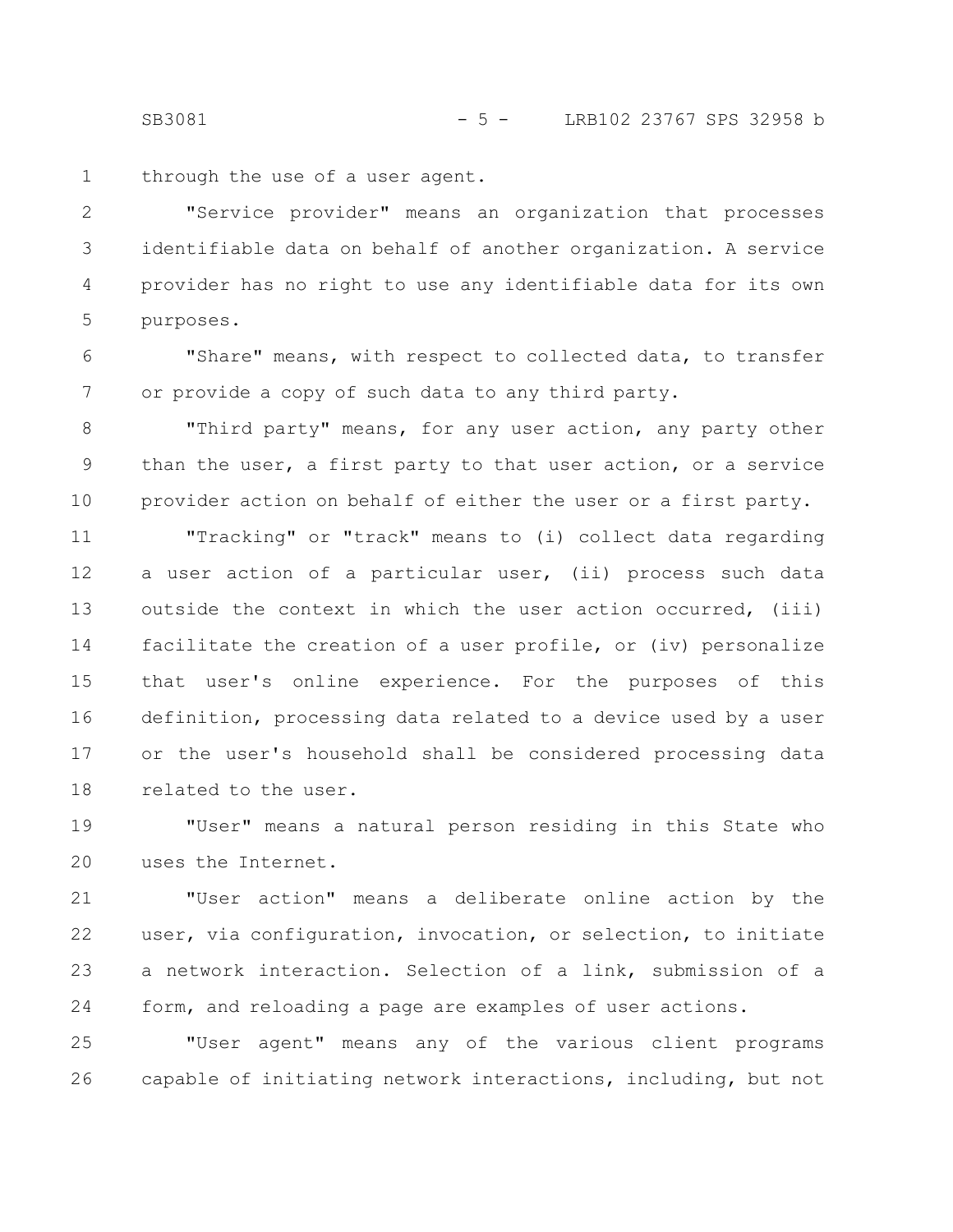limited to, browsers, web-based robots, command-line tools, native applications, mobile apps, or Internet-connected devices. 1 2 3

4

Section 10. Response to do-not-track signals.

(a) In general. Except as permitted in this Section, a party to a user action that receives a do-not-track signal indicating a user preference not to be tracked shall not track. 5 6 7 8

9

(b) Exceptions.

(1) First party. A first party to a user action within a context to which the user has affirmatively signed in may process data received from such user action, including for personalized content, services, and advertising, within that context. However, a first party shall not share such data with a third party. For the purposes of this paragraph, a user is signed into a context when the user has affirmatively authenticated and identified oneself by entering a username and password, or similar credentials. 10 11 12 13 14 15 16 17 18 19

(2) Anonymous data. Data that has been sufficiently de-identified such that it is rendered anonymous data may be processed for any purpose, including outside the context of the user actions from which it originates, or across multiple contexts. 20 21 22 23 24

25

(3) Consent. A party may disregard a user's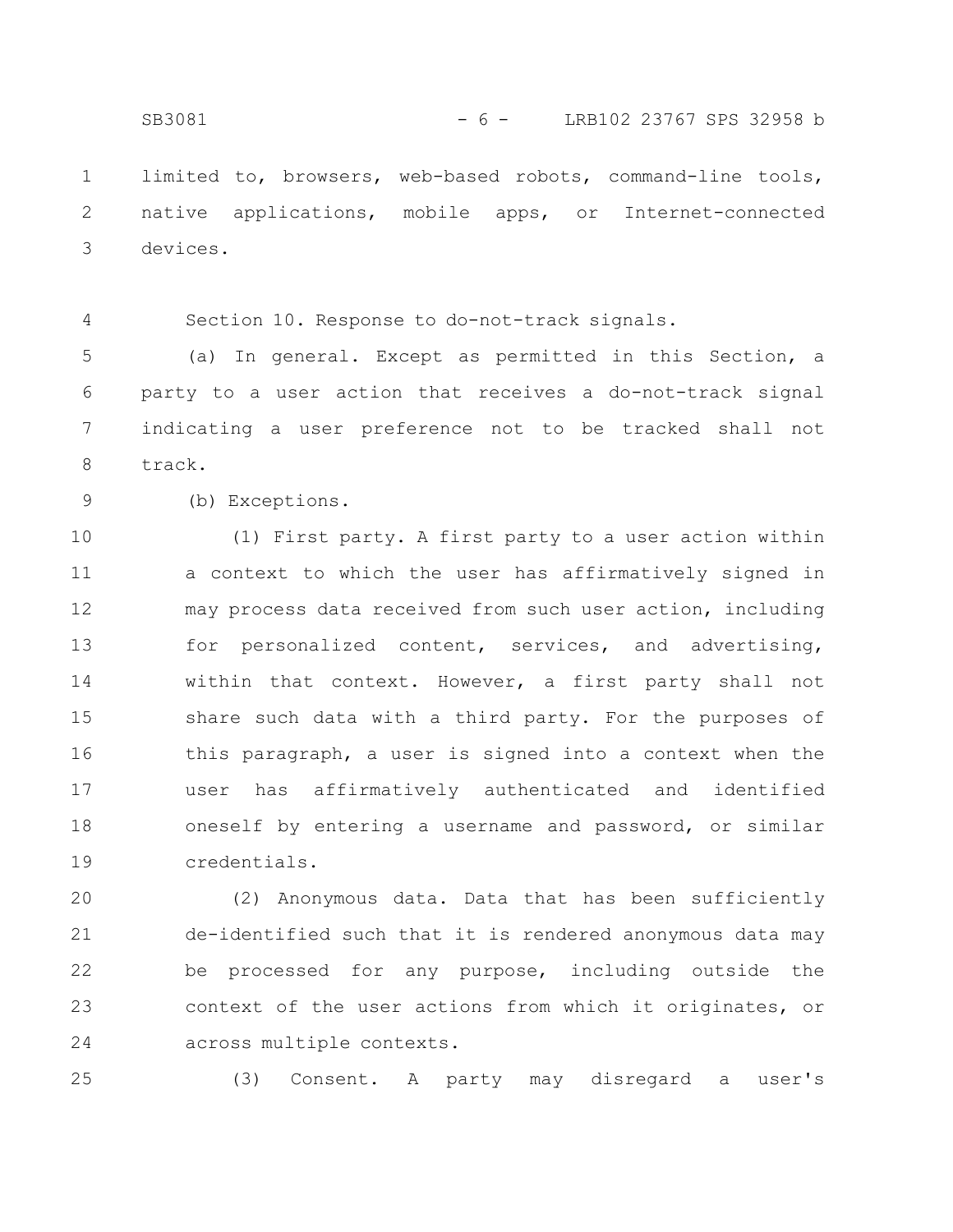SB3081 - 7 - LRB102 23767 SPS 32958 b

do-not-track signal when the user has given express affirmative consent to track. A user may give consent through a technical means defined in the Tracking Preference Expression (DNT) specification published by the World Wide Web Consortium or through a separate mechanism such as an online or offline consent form that demonstrates a specific and voluntary choice of the user. For instance, accepting a general or broad terms of use document that contains a clause regarding tracing does not constitute express affirmation consent for the purposes of this Act. Likewise, agreement obtained through a user interface designed or manipulated with the purpose of substantial effect of subverting or impairing user autonomy, decision-making, or choice does not constitute consent for the purposes of this Act. When relying on consent from a user given through a separate mechanism, a party must provide notice in accordance with Section 20. 1 2 3 4 5 6 7 8 9 10 11 12 13 14 15 16 17

18

(4) Permitted uses.

(A) In general. An organization may process data for the uses specified in subparagraphs  $(B)$ ,  $(C)$ ,  $(D)$ , (E), (F), and (G), provided the organization: 19 20 21

(i) limits the amount of identifiable data collected to that which is strictly needed for the permitted uses; 22 23 24

(ii) limits the retention of identifiable data to no longer than what is reasonably needed for 25 26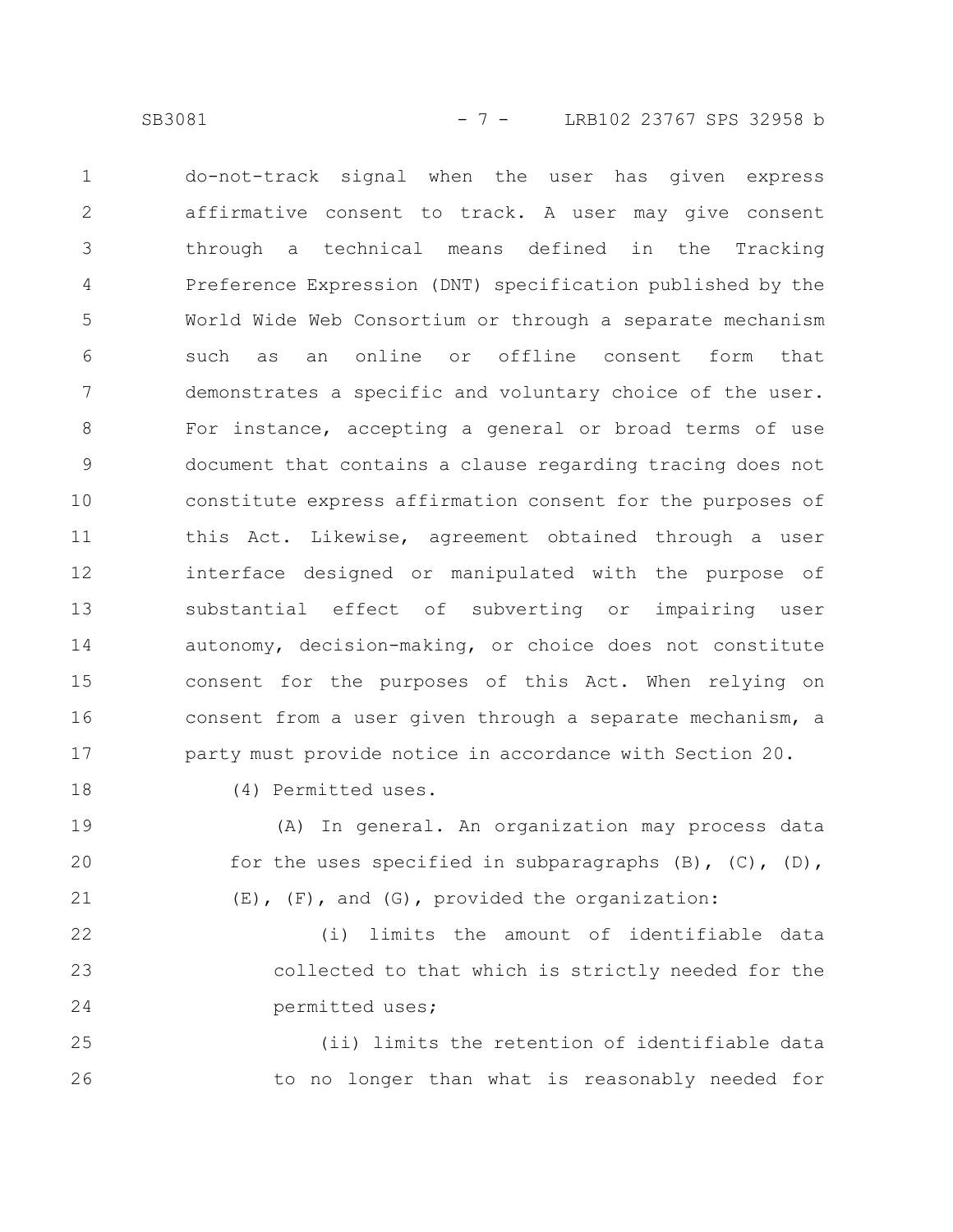1

2

3

4

5

6

7

8

9

the permitted uses;

(iii) uses anonymous data to the extent the permitted uses can be achieved with such data, or otherwise de-identifies the identifiable data to the greatest extent that is compatible with the permitted uses;

(iv) processes the data separately from systems that are used for purposes other than the permitted uses specified in this Section; and

(v) does not process the data beyond the permitted uses. 10 11

(B) Providing a service. An organization may process data to the extent necessary to effectuate a transaction with the user, or to provide a product or service to a user, provided the user has consented to or authorized the transaction or the provision of the product or service and any tracking, including personalization, that is a necessary or inherent part of that transaction, product, or service would have been clear to the user at the time of such consent or authorization. If such processing requires sharing data with a third party, such third party may not process the data for any other purpose. 12 13 14 15 16 17 18 19 20 21 22 23

(C) Security. An organization may process data to the extent reasonably necessary to detect security incidents, protect the website or other resource 24 25 26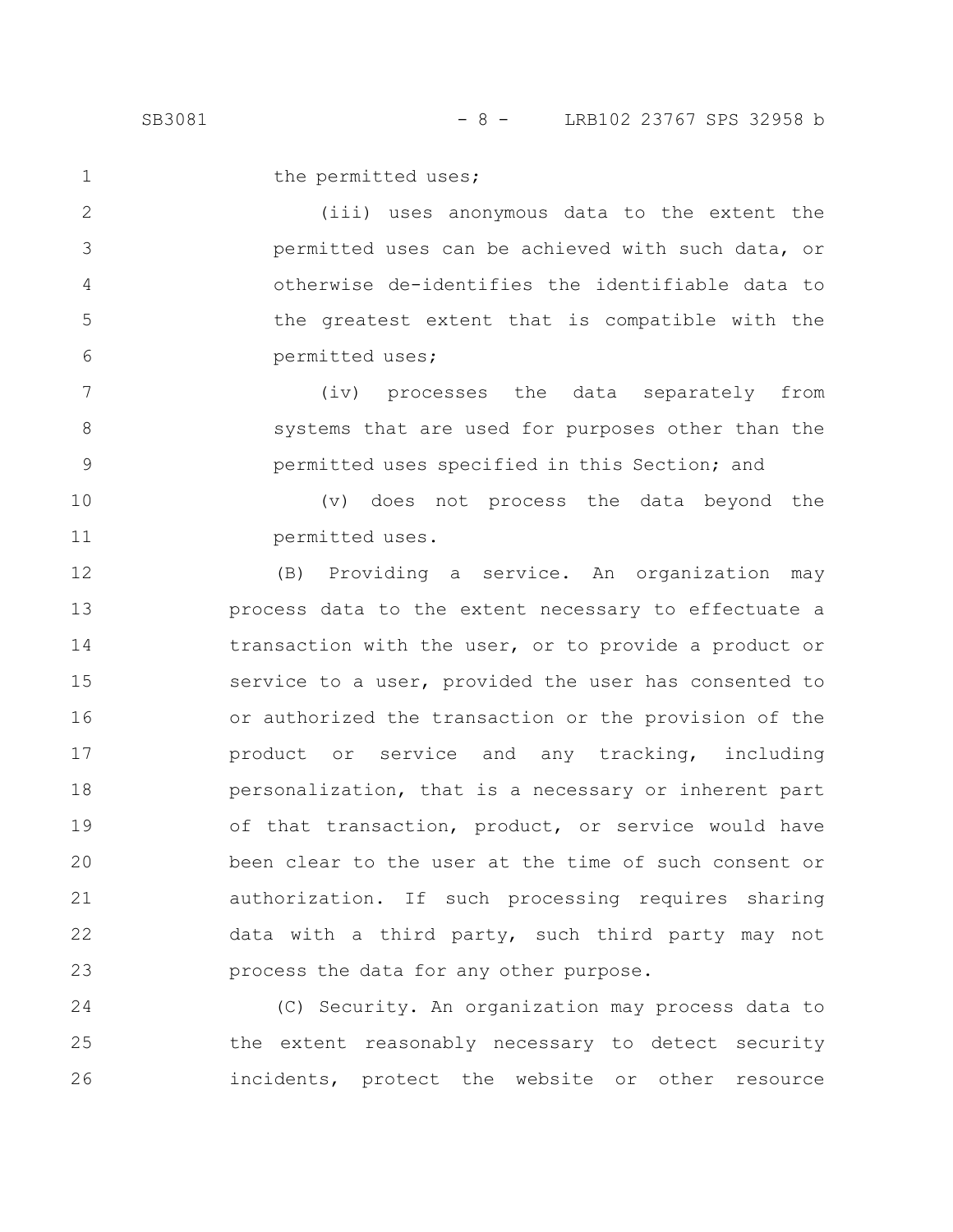accessed by the user against malicious, deceptive, fraudulent, or illegal activity, and prosecute those responsible for such activity. 1 2 3

(D) Debugging. An organization may process data for debugging purposes to identify and repair errors that impair the existing functionality of the website or other resource accessed by the user. 4 5 6 7

(E) Financial logging. An organization may process data for billing and auditing related to network interactions and related transactions. 8 9 10

(F) Research. An organization may process data to conduct security research. 11 12

(G) Journalism. An organization may process data as necessary for news gathering purposes by journalists or other purposes protected by the First Amendment of the United States Constitution. 13 14 15 16

(5) Technical errors. Data that is processed by a party due to a technical error does not violate this Act if such error is unintentional and unexpected, and within 30 days of the party discovering or receiving a report of the error: (i) the error is corrected, (ii) any processing by the party that is otherwise prohibited is stopped, and (iii) the party deletes any data that should not have been collected. 17 18 19 20 21 22 23 24

Section 15. Contractual obligations and liability. A first 25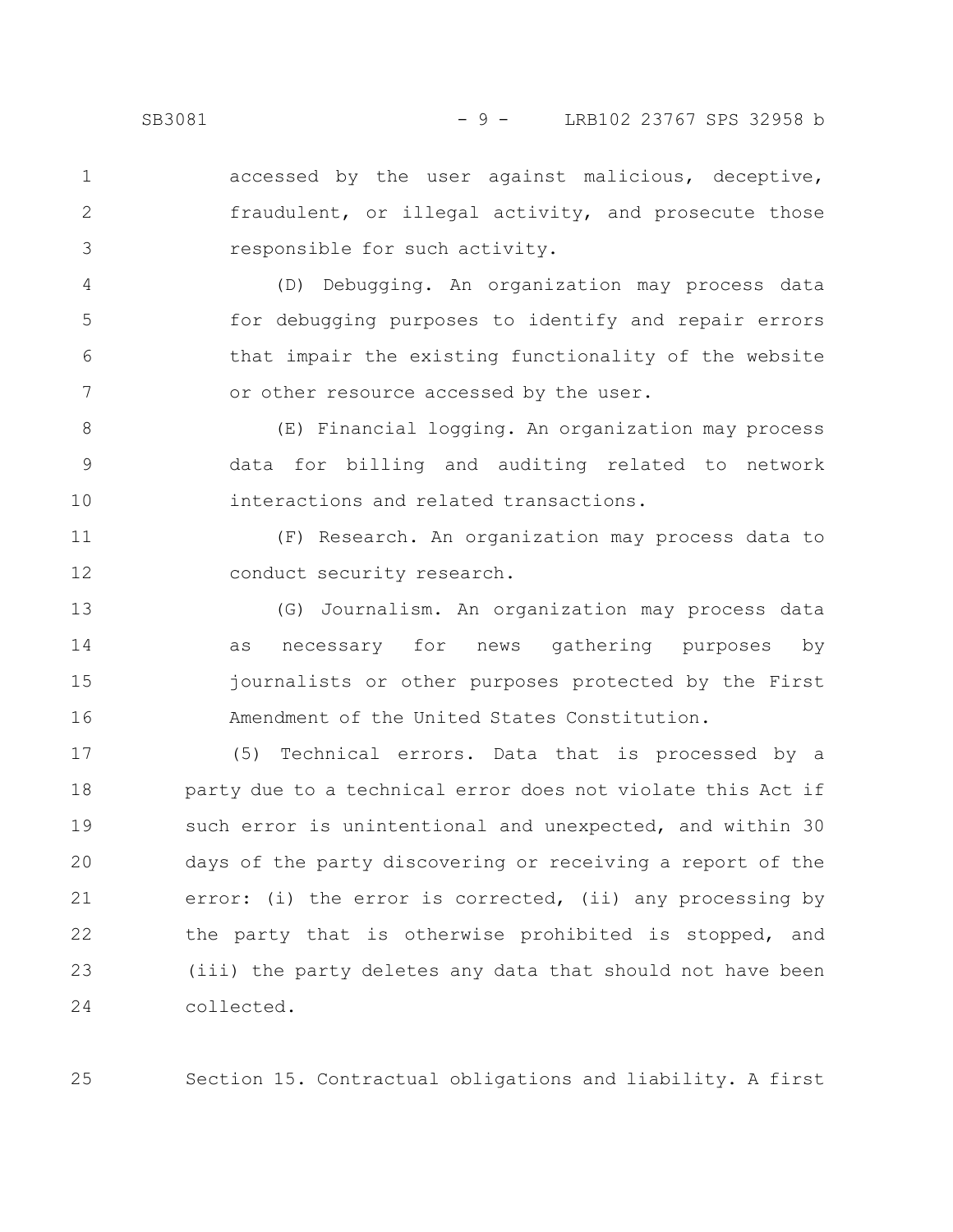party that enables or permits a third party to engage in tracking on or through the first party's website or other resource: 1 2 3

(1) Must require the third party, through a contract, terms of service, or similar binding and enforceable legal agreement, to comply with this Act. 4 5 6

(2) Shall be liable for the third party's non-compliance with this Act if the first party knew or could have upon the exercise of due diligence known of the third party's non-compliance and failed to take adequate corrective action. 7 8 9 10 11

Section 20. Transparency. An organization that engages in tracking shall describe, in understandable language and syntax such that an ordinary user can comprehend, its practices with respect to do-not-track signals in its privacy statement or similar notice, available through a clear and prominent link on the home page of its website. The description required under this paragraph must include at least the following information: 12 13 14 15 16 17 18 19

(1) the exceptions or permitted uses under this Act under which the organization processes data; 20 21

(2) the effects on the user, if any, resulting from a do-not-track signal, including if any webpages, features, or services are not available or reduced in functionality; (3) if the organization obtains out-of-band consent to 22 23 24 25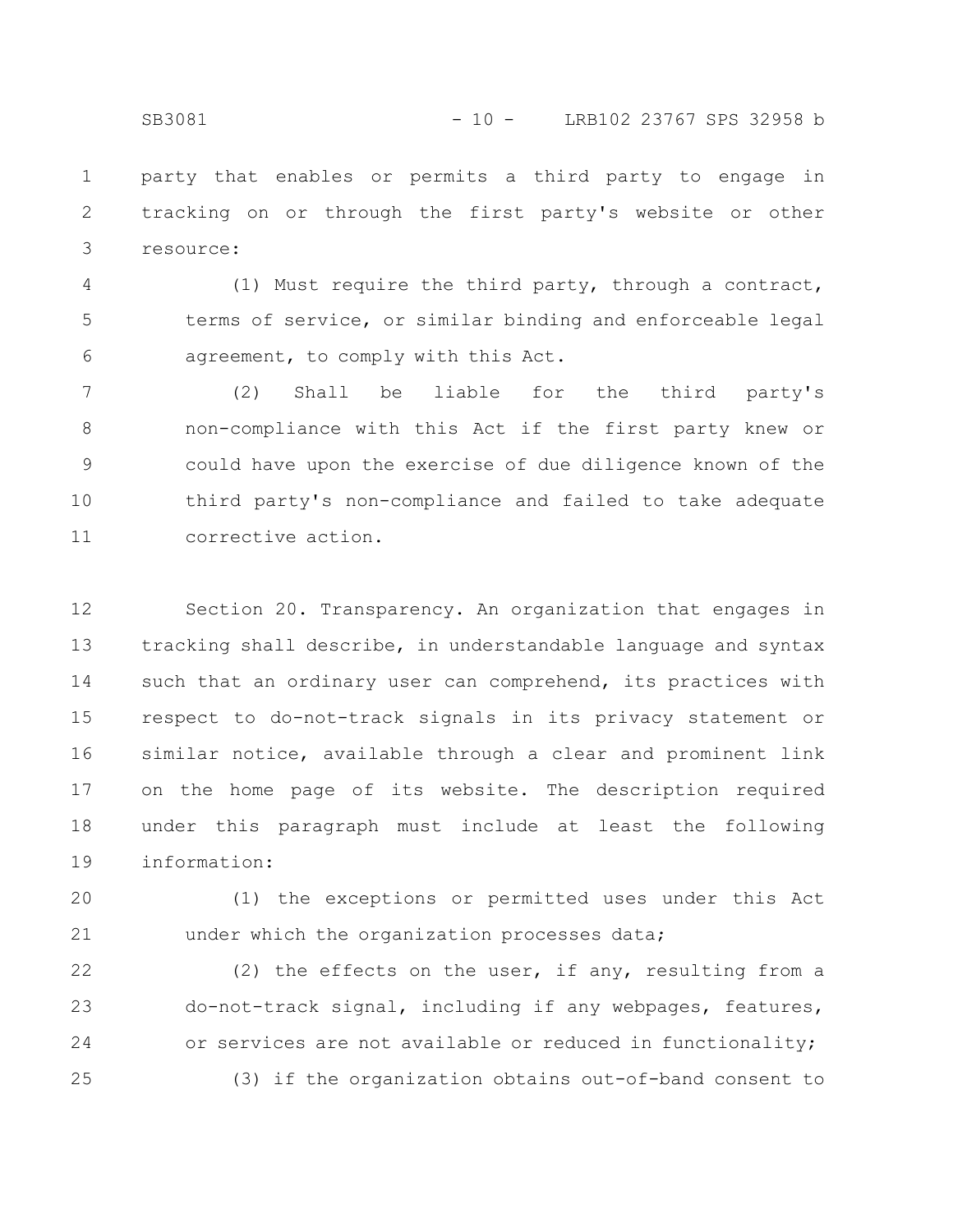disregard the do-not-track signal, a description of how a user may give and revoke consent, and the scope of any such consent, and the anticipated effect of the consent or revocation on the user; 1 2 3 4

(4) the time period or periods for which identifiable data collected by the organization is retained or the criteria used to determine such time periods, and whether such identifiable data is rendered anonymous data in lieu of being deleted; and 5 6 7 8 9

(5) how a user may contact the organization with any inquiries or complaints regarding the organization's do-not-track practices. 10 11 12

Section 25. No circumvention. A party shall not block or take similar actions to avoid receiving a user's do-not-track signal. Nor shall any party take other actions to circumvent the effectiveness of do-not-track signals. 13 14 15 16

Section 30. Enforcement. 17

(a) De facto and de jure harm. Users from whom identifiable information has been processed in violation of this Act shall be deemed to have been harmed by such violations. 18 19 20 21

(b) Enforcement by the Attorney General. Whenever the Attorney General has reasonable cause to believe that a party or organization has engaged in a violation of this Act, the 22 23 24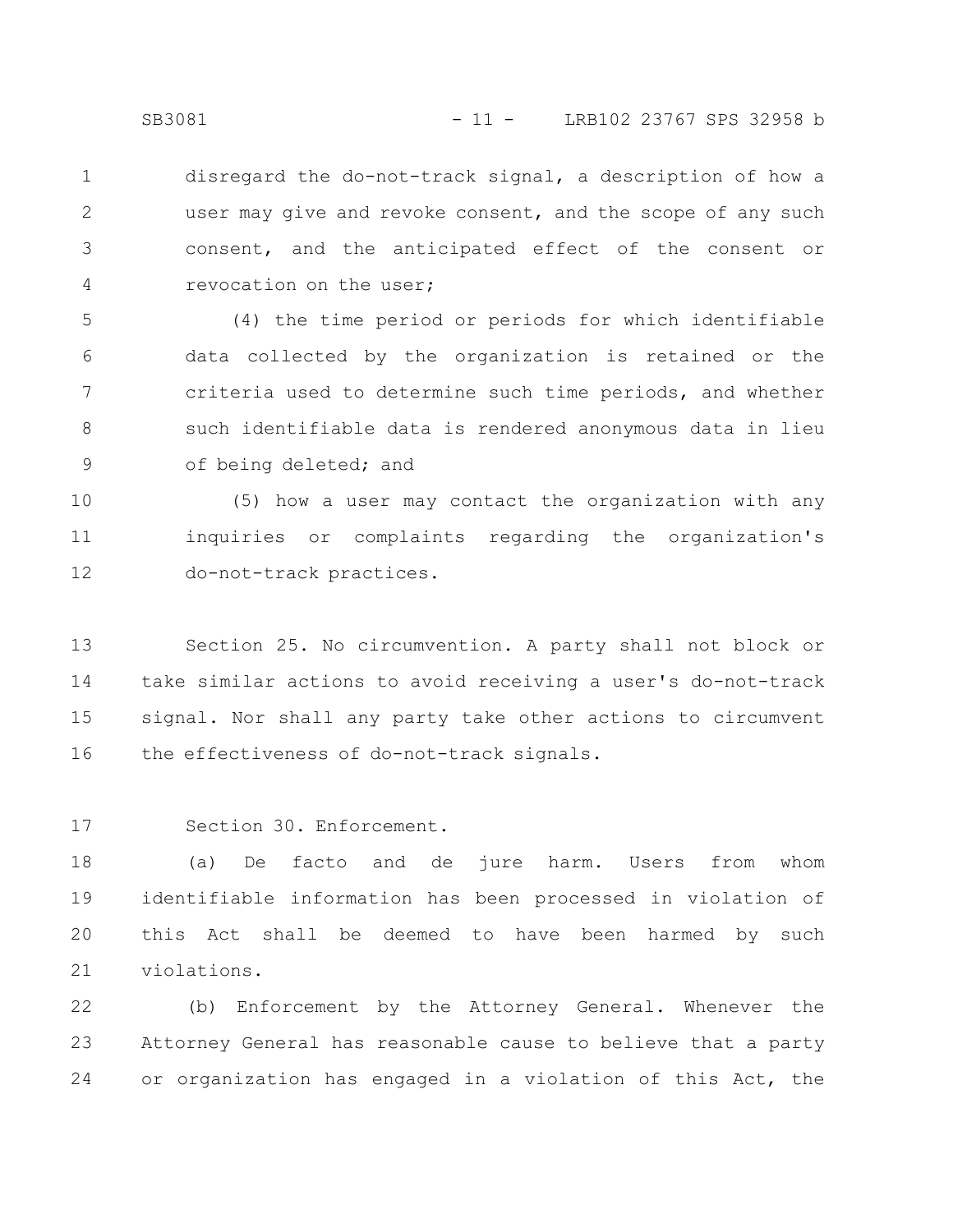Attorney General shall enforce the provisions of this Act by bringing a civil action on behalf of the people of this State in a court of competent jurisdiction: 1 2 3

4

5

(1) to enjoin further violation of this Act by the defendant; or

(2) to obtain damages on behalf of the people of this State, in the amount authorized under State law or as permitted under federal law, whichever is greater. 6 7 8

(c) A user from whom identifiable information has been processed in violation of this Act may bring a civil action in any court of competent jurisdiction: 9 10 11

(1) to enjoin further violation of this Act by the defendant; or 12 13

(2) to obtain damages, in the amount of \$1,000 or actual damages shown, whichever is greater. 14 15

(d) Attorney fees. In the case of any successful action under this Section, the court, in its discretion, may award the costs of the action and reasonable attorney fees to the State or the user. 16 17 18 19

Section 35. Home rule preemption. Except as otherwise provided in this Act, the regulation of the activities described in this Act are the exclusive powers and functions of the State. Except as otherwise provided in this Act, a unit of local government, including a home rule unit, may not regulate the activities described in this Act. This Section is 20 21 22 23 24 25